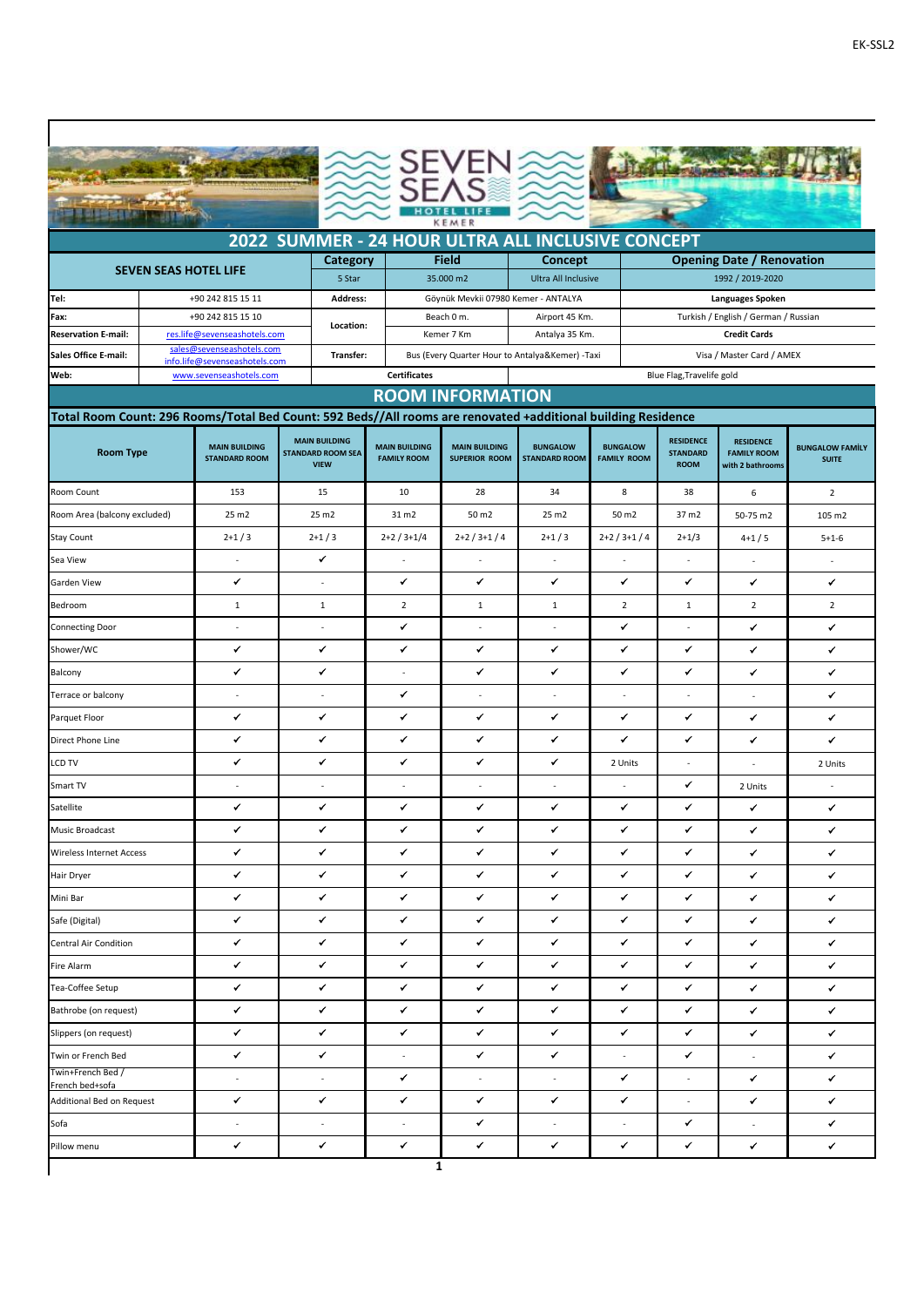



## **2022 SUMMER 24 HOUR ULTRA ALL INCLUSIVE CONCEPT**

**\* Ultra All 24 hours Inclusive Concept available Food and beverage at Lobby Bar(Local & Several Imported Alcoholic Beverages, Soft Drinks, Alcoholic** 

| 24 HOUR ULTRA ALL INCLUSIVE CONCEPT<br>& Non-Alcoholic Cocktails, Hot Drinks incl. Turkish Coffee)                                                    |                 |                 |                                                                                                                                                                            |  |  |  |  |  |  |
|-------------------------------------------------------------------------------------------------------------------------------------------------------|-----------------|-----------------|----------------------------------------------------------------------------------------------------------------------------------------------------------------------------|--|--|--|--|--|--|
| <b>RESTAURANTS</b>                                                                                                                                    |                 |                 |                                                                                                                                                                            |  |  |  |  |  |  |
| <b>BREAKFAST</b>                                                                                                                                      | <b>HOURS</b>    | <b>LOCATION</b> | <b>CONCEPT DETAIL</b>                                                                                                                                                      |  |  |  |  |  |  |
| Main Restaurant                                                                                                                                       | 07:00-11.00     | Main Building   | Open Buffet Breakfast, Alcoholic and Non-Alcoholic Drinks Included into the Concept, Diet Buffet, Gluten Free Meal (upon request)                                          |  |  |  |  |  |  |
| Hero's Kids Buffet                                                                                                                                    | 08:00-10:30     | Main Building   | Kids' Buffet, Family Seating, Baby corner                                                                                                                                  |  |  |  |  |  |  |
| <b>LUNCH</b>                                                                                                                                          | <b>HOURS</b>    | <b>LOCATION</b> | <b>CONCEPT DETAIL</b>                                                                                                                                                      |  |  |  |  |  |  |
| Main Restaurant                                                                                                                                       | 12:30-14:30     | Main Building   | Open Buffet Dinner, Alcoholic and Non-Alcoholic Drinks Included into the Concept, Diet Buffet, Gluten Free Meal (upon request)                                             |  |  |  |  |  |  |
| Heros Kids Buffet                                                                                                                                     | 12:00-14:00     | Main Building   | Kids' Buffet, Family Seating, Baby corner                                                                                                                                  |  |  |  |  |  |  |
| Kids World                                                                                                                                            | 12:00-14:00     | Kids World      | Kid's Buffet - juices and water                                                                                                                                            |  |  |  |  |  |  |
| <b>DINNER</b>                                                                                                                                         | <b>HOURS</b>    | <b>LOCATION</b> | <b>CONCEPT DETAIL</b>                                                                                                                                                      |  |  |  |  |  |  |
| Main Restaurant                                                                                                                                       | 18:30-21:30     | Main Building   | Open Buffet Dinner, Alcoholic and Non-Alcoholic Drinks Included into the Concept, Diet Buffet, Gluten Free Meal (upon request)                                             |  |  |  |  |  |  |
| Heros Kids Buffet                                                                                                                                     | 18:30-21.00     | Main Building   | Kids' Buffet, Family Seating, Baby corner                                                                                                                                  |  |  |  |  |  |  |
| <b>SNACK SERVICE</b>                                                                                                                                  | <b>HOURS</b>    | <b>LOCATION</b> | <b>CONCEPT DETAIL</b>                                                                                                                                                      |  |  |  |  |  |  |
| Lobby Bar                                                                                                                                             | 11:00-18:00     | Main Building   | Patisserie, Sandvich, Fruits, Juices and Tea-Coffee                                                                                                                        |  |  |  |  |  |  |
| Breeze at Kebab house                                                                                                                                 | 12:00-16:00     | Beach Area      | Full Snack a la carte service, Alcoholic and Non-Alcoholic Drinks Included into the Concept                                                                                |  |  |  |  |  |  |
| Gözleme                                                                                                                                               | 11:00-16:00     | Beach Area      | Gözleme varieties                                                                                                                                                          |  |  |  |  |  |  |
| Kids World                                                                                                                                            | 14:00-18:00     | Kids World      | <b>Biscuits &amp; cookies</b>                                                                                                                                              |  |  |  |  |  |  |
| <b>ICE CREAM SERVICE</b>                                                                                                                              | <b>HOURS</b>    | <b>LOCATION</b> | <b>CONCEPT DETAIL</b>                                                                                                                                                      |  |  |  |  |  |  |
| Pool bar                                                                                                                                              | 10:00:24:00     | Pool            | Ice Cream Service                                                                                                                                                          |  |  |  |  |  |  |
| Kids World                                                                                                                                            | $10:00 - 22:00$ | Kids World      | Ice Cream Service                                                                                                                                                          |  |  |  |  |  |  |
| Main Restaurant (New buffet design 12:30 - 14:30<br>& decoration)                                                                                     | 18:30 - 21:30   | Main Building   | 4 types of ice cream                                                                                                                                                       |  |  |  |  |  |  |
| <b>NIGHT SNACK SERVICE</b>                                                                                                                            | <b>HOURS</b>    | <b>LOCATION</b> | <b>CONCEPT DETAIL</b>                                                                                                                                                      |  |  |  |  |  |  |
| Main Restaurant                                                                                                                                       | 22:00-07:00     | Main Building   | Night Ala Carte Menu                                                                                                                                                       |  |  |  |  |  |  |
|                                                                                                                                                       |                 |                 | A'LA CARTE RESTAURANT (opened based on weekly schedule)                                                                                                                    |  |  |  |  |  |  |
| <b>A'LA CARTE</b>                                                                                                                                     | <b>HOURS</b>    | <b>LOCATION</b> | <b>CONCEPT DETAIL</b>                                                                                                                                                      |  |  |  |  |  |  |
| La Gustosa Restaurant                                                                                                                                 | 18:30-21.00     | Main Building   | Italian Cuisine - Alcoholic and Non-Alcoholic Drinks included in the Concept - free of charge. 6 days in a week                                                            |  |  |  |  |  |  |
| <b>Breezes Restaurant</b>                                                                                                                             | 18:30-21.00     | Beach           | Fish & Seasfood - Alcoholic and Non-Alcoholic Drinks included in the Concept - (extra payment). 6 days in a week                                                           |  |  |  |  |  |  |
| Kebab House                                                                                                                                           | 18:30-21.00     | Beach           | Turkish Cuisine - Alcoholic and Non-Alcoholic Drinks included in the Concept - free of charge. 6 days in a week                                                            |  |  |  |  |  |  |
|                                                                                                                                                       |                 |                 | 2 a la carte Kebap and Italian Restaurant can be visited for free of charge. Reservation is requried. Fish restaurant is extra charged PP.15 Euro reservation is required. |  |  |  |  |  |  |
|                                                                                                                                                       |                 |                 | Kids menu is available in our a la carte restaurants. A'la Carte Restaurant hours and days are based on weekly schedule and can be changed anytime by management.          |  |  |  |  |  |  |
| Kebab House (01.05-30.09), Fish restaurant (01.05-30.09) La Gustosa restaurant (22.04 -31.10)                                                         |                 |                 |                                                                                                                                                                            |  |  |  |  |  |  |
|                                                                                                                                                       |                 |                 | <b>BARS</b>                                                                                                                                                                |  |  |  |  |  |  |
| <b>BARS</b>                                                                                                                                           | <b>HOURS</b>    | <b>LOCATION</b> | <b>CONCEPT DETAIL</b>                                                                                                                                                      |  |  |  |  |  |  |
| Lobby Bar                                                                                                                                             | 24 Hours        | Main Building   | Alcoholic and Non-Alcoholic Drinks Included into the Concept, Kids' cocktail Menu                                                                                          |  |  |  |  |  |  |
| <b>Taurus Bar</b>                                                                                                                                     | 10:00-00.00     | Beach           | Alcoholic and Non-Alcoholic Drinks Included into the Concept, Kids' cocktail Menu                                                                                          |  |  |  |  |  |  |
| Pool Bar                                                                                                                                              | 10:00-00:00     | Pool Area       | Alcoholic and Non-Alcoholic Drinks Included into the Concept, Kids' cocktail Menu                                                                                          |  |  |  |  |  |  |
| Pool bar coffee corner                                                                                                                                | 09:30-00:00     | Pool Area       | coffee presentation, coffee and fresh tea prepared by the master                                                                                                           |  |  |  |  |  |  |
| Disco                                                                                                                                                 | 00:00-02.00     | Main Building   | Alcoholic and Non-Alcoholic Drinks Included into the Concept                                                                                                               |  |  |  |  |  |  |
|                                                                                                                                                       |                 |                 | <b>MINI BAR CONCEPT</b>                                                                                                                                                    |  |  |  |  |  |  |
|                                                                                                                                                       |                 |                 | * 2 beers, 2 units Cola, 2 zero Cola ,2 units Fanta, 2 units Ice Tea, 2 units Juice, 2 units of 0.5 lt. Water, 2 units sparkling water, 2 unit Milk                        |  |  |  |  |  |  |
| * Mini Bar filled on arrival days and replenished every day free of charge - Coffee set up including 1.5 lt. water free of charge and refreshed daily |                 |                 |                                                                                                                                                                            |  |  |  |  |  |  |
|                                                                                                                                                       |                 |                 | <b>PAID SERVICES</b>                                                                                                                                                       |  |  |  |  |  |  |
|                                                                                                                                                       |                 |                 |                                                                                                                                                                            |  |  |  |  |  |  |

| <b>ACTIVITIES</b>        | <b>HOURS</b> | <b>DESCRIPTION</b>                                                  | <b>ACTIVITIES</b>            | <b>HOURS</b> | <b>DESCRIPTION</b> |
|--------------------------|--------------|---------------------------------------------------------------------|------------------------------|--------------|--------------------|
| Telephone                | 24 Hours     |                                                                     | <b>Billiards</b>             | 10:00-22:30  |                    |
| Room Service             | 24 Hours     | Extra                                                               | Market - Jewelry             | 10:00-23:00  |                    |
| Laundry                  | 09:00-16:00  | Extra                                                               | Hairdresser                  | 09:00-21:00  |                    |
| Dry Cleaning             | 09:00-16:00  | Delivery 1 day later                                                | Photographer                 | 09:00-23:00  |                    |
| <b>Ironing Room</b>      | 24 Hours     | Self Ironing is free of charge                                      | Rent a Car                   | 09:00-21:00  |                    |
| Extra Food & Beverage    | 24 Hours     | Several Import Drinks, Energy Drinks, Fresh Squeezed Doctor / Nurse |                              | 09:00-17:00  | On Call            |
|                          |              | Fruit Juices, Bottles and Drinks in cans                            | <b>Baby Sitter</b>           |              | On Request         |
| <b>Water Sports</b>      | 10:00-18:00  |                                                                     | Baby Phone / Stroller        |              | Limited number     |
| <b>Tennis Equipments</b> | 07:00-00:00  | Can be obtained from the reception                                  | Massage - Peeling            | 09:00-20:00  |                    |
| <b>Pavilion Service</b>  | 09:00-19:00  | Reservation can be made from<br><b>Guest Relations</b>              | Skin Care - Beauty treatment | 09:00-20:00  |                    |
| Fitness lessons          | 07:00-20:00  | Individual lessons                                                  |                              |              |                    |
|                          |              |                                                                     |                              |              |                    |